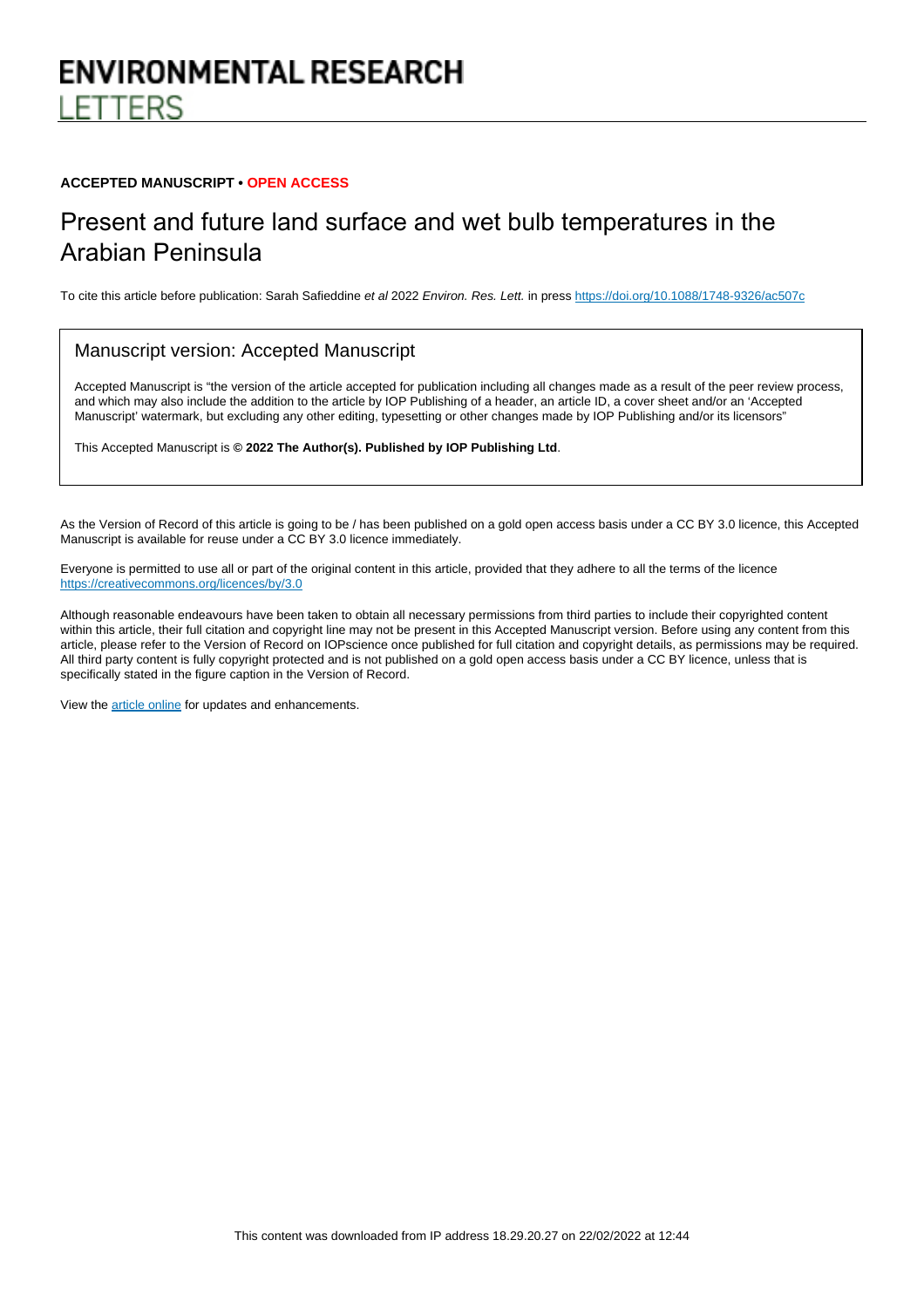> 

**Present and future land surface and wet bulb temperatures in the Arabian Peninsula** 

- 2 S. Safieddine<sup>1</sup>, C. Clerbaux<sup>1,2</sup>, L. Clarisse<sup>2</sup>, S. Whitburn<sup>2</sup>, and E.A.B. Eltahir<sup>3</sup>,
- *LATMOS/IPSL, Sorbonne Université, UVSQ, CNRS, Paris, France*
- *Université libre de Bruxelles (ULB), Spectroscopy, Quantum Chemistry and Atmospheric*
- *Remote Sensing (SQUARES), Brussels, Belgium* 
	- *Ralph M. Parsons Laboratory, Massachusetts Institute of Technology, Cambridge, MA 02139, USA*
- 

### **Abstract**

 The Arabian Peninsula exhibits extreme hot summers and has one of the world's largest population growth. We use satellite observations and reanalysis as well as climate model projections to analyze morning and evening land surface temperatures (LST), to refer to processes at the surface, and wet bulb temperatures (WBT) to measure human heat stress. We focus on three regions: The Persian Gulf and Gulf of Oman, the inland capital of Saudi Arabia, Riyadh and the irrigated agricultural region in Al-Jouf, Saudi Arabia. This study shows that the time of the day is important when studying LST and WBT, with current and future WBT higher in the early summer evenings. It also shows that the effect of humidity brought from waterbodies or through irrigation can significantly increase heat stress. 19<br>
19 Present and future land surface and wet bulb temperatures in the Arablan Peninsula<br>
28 S. Safieddine", C. Clerbaux<sup>12</sup>, L. Clerisse", S. Whitbum", and E.A.B. Ethatis<sup>2</sup><br>
19 A. V. There will be the Studies (ULS), Spe

 Over the coasts of the Peninsula, humidity decreases LST but increases heat stress via 21 WBT values higher than 25°C in the evening. Riyadh, located in the heart of the Peninsula has lower WBT of 15°C to 17.5°C and LST reaching 42.5°C. Irrigation in the Al-Jouf 23 province decreases LST by up to 10° with respect to its surroundings, while it increases WBT by up to 2.5°. Climate projections over the Arabian Peninsula suggest that global efforts will determine the survivability in this region. The projected increase in LST and 26 WBT approaches  $+6^{\circ}$  and  $+4^{\circ}$ C respectively in the Persian Gulf and Riyadh by the end of 27 the century, posing significant risk on human survivability in the Peninsula unless strict climate mitigation takes place.

### **Key words:**

 Arabian Peninsula, land surface temperature, wet bulb temperature, extreme heat, IASI, ERA5, Climate projections, EC-Earth

**Significance statement**

 The Arabian Peninsula is exhibiting fast economic and social development. It is surrounded by seas, bringing humidity to the coasts but also has the largest desert in Asia. This contrast is investigated using the land and wet bulb temperatures. The first is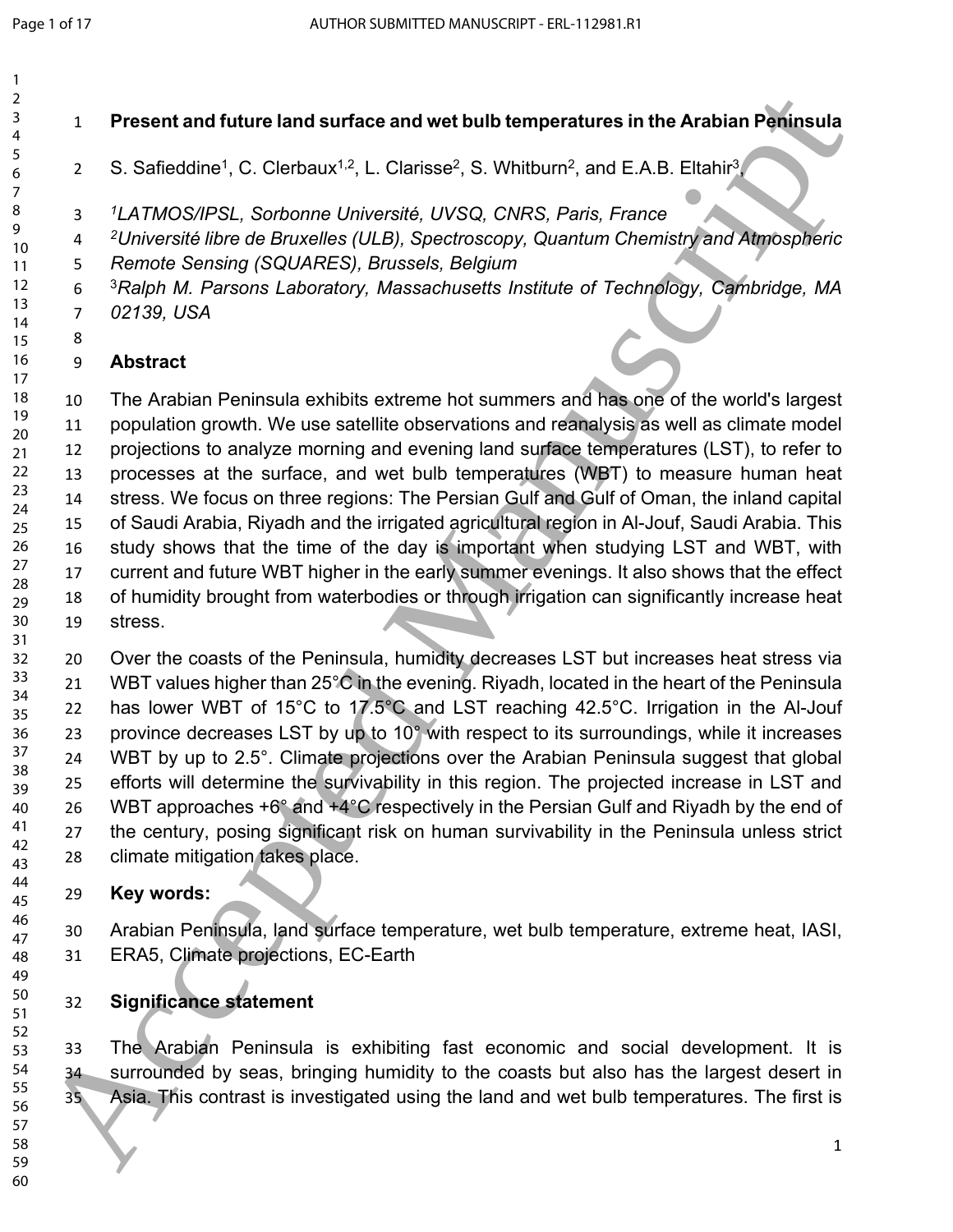linked to surface while the second is a measure of human heat stress. Results are alarming and show that unless global efforts are made to reduce climate change, survivability in this regions by mid to end of the century is threatened. Irrigation will enhance the heat stress through the increase in humidity, and the "greening" efforts need to be considered carefully. Interestingly, current and future heat stress is more prominent in the early evenings, when people go out.

#### **1. Introduction**

 Most land regions are experiencing greater warming than the global average temperature 44 increase<sup>1</sup>, and the projections of future temperatures have large regional and local 45 uncertainties since models fail in the representation of local land processes<sup>2</sup>. This poses some important limitations on the accuracy of these projections on a local scale and as 47 such, their societal/epidemiological impacts such as those of temperature extremes<sup>3</sup>. From here stems the need to understand the important variables for the feedback between land and atmosphere, and their effect on human survivability under extreme heat conditions. We present here two variables that can help us understand this complex relationship in a region with extreme heat in summer, the Arabian Peninsula: the land surface temperature (LST) and the wet bulb temperature (WBT). 

 LST relates to the thermal radiation emitted by the Earth's surface, from depths as small 54 as 10–20 micrometers<sup>4</sup>. It is usually obtained from remote sensing data. Differences between LST and atmospheric near surface temperature can be large under cloud-free, low wind speed conditions since land heats much faster than air, and smaller under cloudy 57 conditions or when solar insolation is low<sup>5</sup>. It is an important factor for studying the Earth's energy balance, convection at the surface, monitoring droughts, land use, and surface 59 urban heat islands (SUHI)<sup>6,7</sup>. SUHIs exist when the temperature of the surface is warmer in urban areas than in rural surroundings<sup>8</sup>. The inverse phenomenon is the surface urban cool island (SUCI) effect and is common to dry and arid climate: the city is cooler than its 62 surrounding. This has been detected in many cities in dry climates around the world<sup>9</sup>, and 63 in many metropolitans of the Arabian Peninsula, such as the cities of Kuwait<sup>10</sup>, Riyadh<sup>11</sup>, 64 or Dubai<sup>9</sup>. Sand's temperature can be extremely high during sunny summer days: it has very low water content and a fast depletion rate of water via evaporation. Sand holds less water than other materials and has smaller thermal inertia. Over the surface, low relative humidity enhances the dryness and heat exacerbating soil aridity in the upper layers of the sand. LST has been identified as one of the most significant factors that can influence SUHI/SUCI phenomena12,13. Studies have shown that urban development incorporating 70 vegetation could be a primary strategy to mitigate SUHI<sup>14</sup>. However, vegetation, especially in arid regions, requires irrigation, which adds humidity to the atmosphere. Humidity is also brought naturally from the sea to coastal regions, and the Arabian Peninsula is surrounded by bodies of water: The Red Sea to the west and southwest, the Persian Gulf and the Gulf of Oman to the northeast, and the Arabian Sea and the Indian Ocean to the 36 Sinked to surface while the second is a measure of human heat stress. Regulae a<br>
5 So survivading in this regions by mid to end of the century is intelleating a correspondent<br>
4 So survivading in this regions by mid to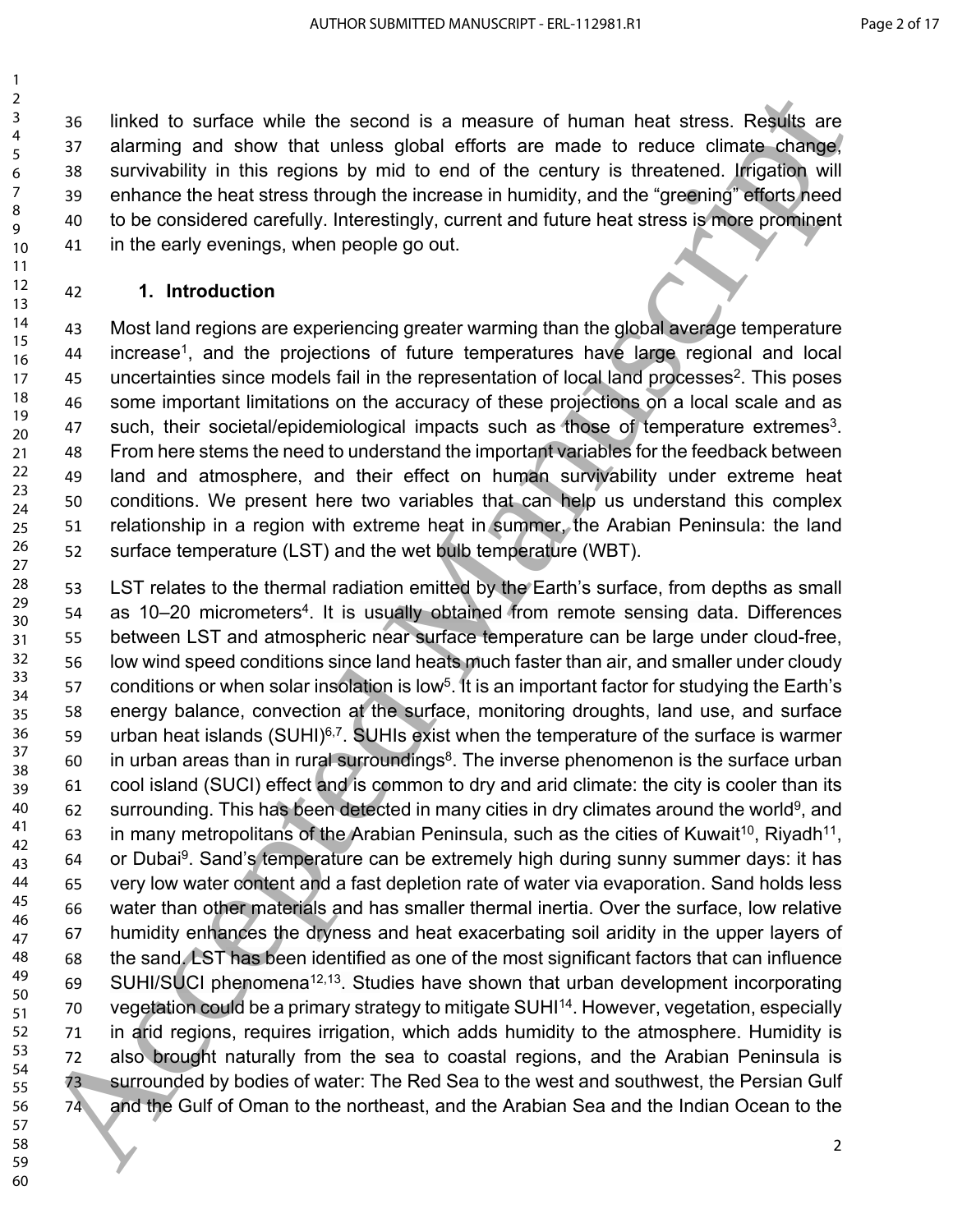- southeast. A good metric to assess the combined effect of humidity and temperature to the coasts of the peninsula is the wet bulb temperature, WBT. It depends both on air temperature (also called dry bulb temperature) and air humidity near the surface. It is important in the context of extreme heat, as it reflects the body's limited ability to efficiently shed heat. Heat episodes with high WBT can be dangerous to human's health and lower 80 productivity of outdoor laborers<sup>15,16</sup>. Any exceedance of 35 °C for extended periods will induce hyperthermia as dissipation of body metabolic heat becomes impossible. It is therefore a measure of heat stress and current available observations show that it rarely 83 exceeds  $31^{\circ}$ C  $^{17}$ .
- The Arabian Peninsula is a region of extreme heat in summer, and is a center of demographic, and urban development as it is the world's single largest source of petroleum. Economic expansion in countries like Saudi Arabia, United Arab Emirates (UAE), Kuwait, Oman, Qatar and Bahrain has encouraged millions of migrants to move to the Middle East for work. Under climate change stress, and the influx of population to this region, this study aims at understanding the effect of geographical location and land use and on the current and future summer (June, July August, JJA) heat stress, during day and night separately, and their implications, which should be taken into account in urban development strategies.
	- **2. Methods**

## **2.1. IASI Land Surface Temperature**

 The LST product used in this work is provided by the family of the Infared Atmospheric 96 Sounding Interferometer (IASI) instruments<sup>18</sup>, on board of the Eumetsat (European Organisation for the Exploitation of Meteorological Satellites) Metop series of polar orbiting satellites: Metop-A, launched in 2006, Metop-B launched in 2012, and Metop-C launched in 2018. Each instrument has a morning and an evening orbit at around 9:30 AM and PM. IASI measures calibrated radiances in the thermal infrared spectral range, at a global scale and revisiting all points on the Earth's surface twice a day. In spectral bands where no gas absorbs, accurate information on the surface properties and temperature is derived. The latter is clear-sky product retrieved using a method based on entropy 104 reduction/information theory and neural networks<sup>19</sup>. Validation of this product with other datasets (satellite and ground-based measurements) shows that it is suitable for trend analysis and to check for local and regional variations of temperature in different regions 107 of the world <sup>19</sup>. In order to achieve a higher resolution for spatial coverage, we averaged 108 the IASI LST using an oversampling method, widely used in other studies for various trace 109 gases concentrations using different instruments<sup>20–22</sup> but until now, never for temperature analysis with IASI. The three instruments are cross validated for temperature and show 111 excellent agreement<sup>23</sup>. Metop-A has been decommissioned in 2017. In this work, a combination of the three instruments' products is used for summers of 2008 to 2020. 75 southeast. A good metric to assess the combined effect of humidity and temperature pro<br>
For coasts of the pennisula is the web but) temperature, WBT. It depends both of many<br>
For coasts of the pennisula is the web but)

- 
- 

  **2.2. Wet bulb temperature**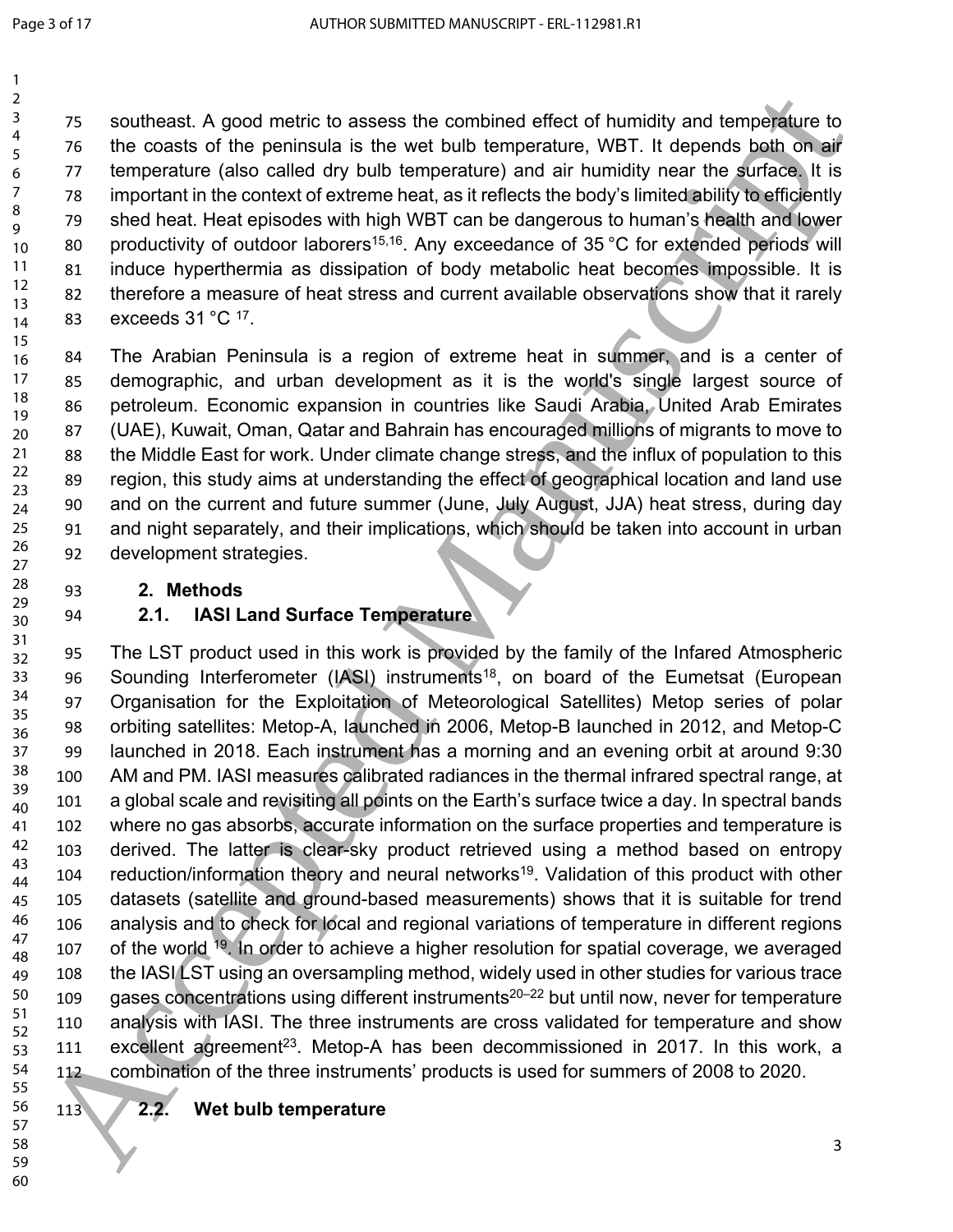The wet bulb temperature is a nonlinear function of temperature and humidity near the 115 surface. In this work we use the formula of WBT provided by Davies-Jones<sup>24</sup>. Near surface temperature and humidity used to calculate WBT are provided by the European Center 117 for Medium Weather Forecast (ECMWF)'s latest reanalysis ERA5<sup>25</sup>. ERA5 datasets are 118 at 0.25° × 0.25° resolution (native horizontal resolution of ERA5 is ~31km). All different retrieved variables are interpolated in time and space to match the IASI morning and evening observations. We do not use the LST from ERA5, since the super sampling 121 method of IASI data leads to much finer resolution (of around  $0.01^{\circ} \times 0.01^{\circ}$ ) as the figures 1 to 3 show. ERA5 assimilates IASI radiances, and the two datasets agree very well as shown by Safieddine et al., 2020 and Bouillon et al., 2020. 

 

**2.3. EC-Earth Climate model**

 The reanalysis uses the ECMWF's Integrated Forecasting System for the atmosphere– land component (IFS). IFS is also used by the European Earth Consortium climate model (EC-Earth, http://www.ec-earth.org/). It is complemented with other model components to 128 simulate the full range of Earth system interactions that are relevant to climate<sup>26</sup>. The model participates in CMIP6<sup>27</sup> (Climate model intercomparison project, phase 6, part of the Intergovernmental Panel on Climate Change (IPCC) report of 2021<sup>1</sup> ) with different model configurations. Here we use the Scenario Model Intercomparison Project (ScenarioMIP), covering the period [2015- 2100]. We note that the versions of the IFS models used in ERA5 and in EC-Earth are not identical. EC-Earth branched off to include its own additions for climate purposes. Moreover, EC-Earth is not assimilated and is not initialized with observations several times a day like ERA5. We do not attempt to validate therefore EC-Earth with ERA5. In this work, we use the simulations from two shared socio- economic pathways (SSP)<sup>28</sup>: the SSP2-4.5 corresponds to "middle of the 138 road/sustainability" socio-economic family with a nominal 4.5W/m<sup>2</sup> radiative forcing level by 2100, and the SSP5-8.5 (8.5 W/m<sup>2</sup> ) marks the upper edge of the SSP scenario spectrum with a high reference scenario in a high fossil-fuel development world throughout the 21st century. 3<br>  $\frac{3}{2}$  114 The we hould temperature is a nonlinear function of temperature and humidity hear the systems in the systems in the form of the form of the systems of the systems of the systems in the systems of the syst

#### **3. Results**

# **3.1. Local diurnal variation of land surface and wet bulb temperatures**

 The Arabia Peninsula is well-targeted since the cloud cover over this region during summer is negligible, giving IASI frequent access to the surface in order to derive clear- sky LST. We focus on the summer season since it is the most relevant for human heat stress. We calculate WBT from the ERA5 temperature and humidity interpolated in time and space to the IASI morning and evening available observations (9:30 AM and PM). We focus on three distinct regions: the first is coastal, the Persian Gulf and the Gulf of Oman. The second is Riyadh, the capital of Saudi Arabia, ~500 km away from the coast, and the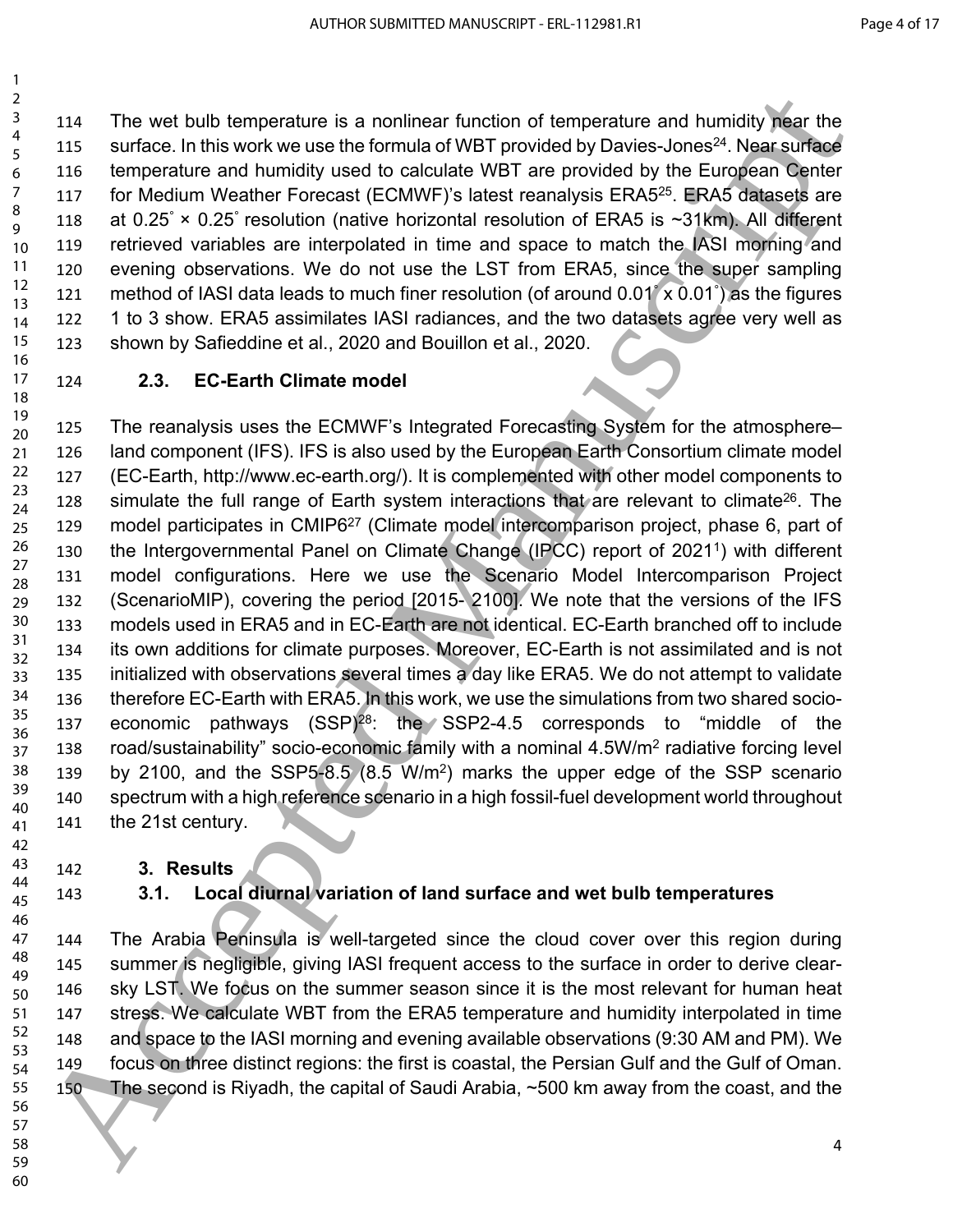third is a large agricultural region in Saudi Arabia, in al-Jouf province. The location of the three region is shown in Figure 4, panel *(i).* 

 

### **3.1.1. The Persian Gulf and the Gulf of Oman**

 Figure 1 shows the morning (labeled "Day") and evening ("Night") land surface and wet bulb temperature over the Persian Gulf and the Gulf of Oman. We chose this region because it has major coastal cities (such as Sharjah, Dubai, and Abu Dhabi) with high population densities, and the city of Al-Ain which is a major in-land city of the Abu Dhabi province. The LST is 40 to 45°C close to the coasts, lower than the inland values as the sea breeze transfers cooler air to the adjacent areas of the coast and enhances wind speed. LST is higher during the day, and smaller during the summer nights, since it is largely dependent on solar radiation. LST increases as the distance from the coast increases, approaching 50°C during the day and 35°C during the night. We note that other factors can play a significant role in increasing or decreasing LST, including elevation, and 164 the presence of green areas<sup>11</sup>. 2<br>
1931 third is a large agricultural region in Saudi Arabia, in al-Jouf province. The location of the<br>
5 Accepted Manuscript is the Persian Gulf and the Gulf of Oman<br>
1931 tst. Figure 1 shows the moming (abseled Tay) and

 The WBT for the coastal cities (23° to 26°C) is much higher than the inland WBT both during the day and the night. The city of al-Ain for example, has high LST but a WBT lower by 3° to 6° than those recorded at the coastal cities. This clearly shows the dependence of the WBT on the relative humidity (and time of the day). In the evening, the heat stress (WBT) is higher since it corresponds to around 9:30 PM, with land-sea exchanges saturating the air with humidity, affecting human's heat comfort during population leisure time.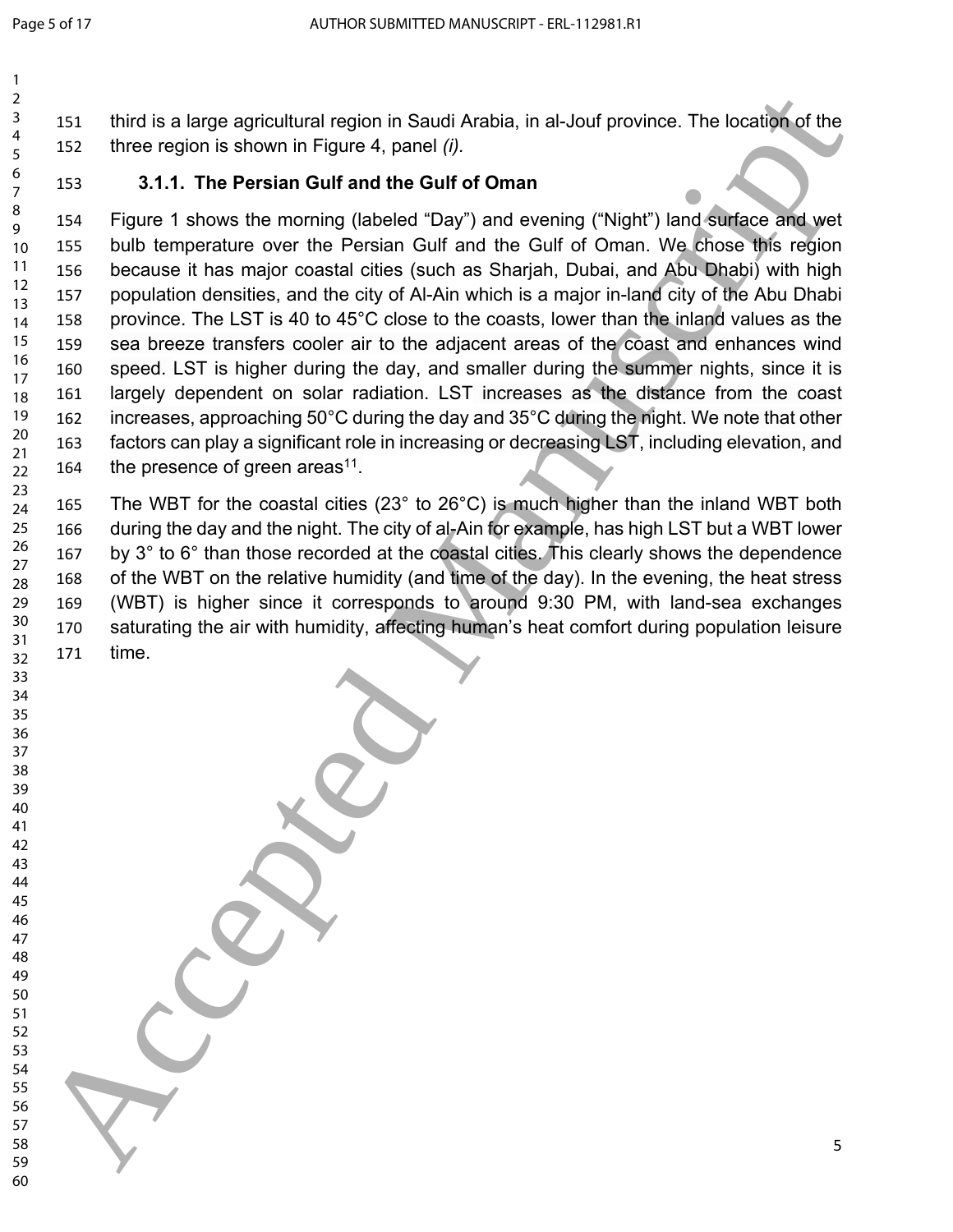

 *Figure 1. Upper panel: IASI day and night observations of LST during summer (June, July and August) for the cities on the Persian Gulf and the Gulf of Oman. Lower panel: ERA5 Wet Bulb Temperature interpolated to the time and location of IASI's observation. Note that the color bar limits for LST differ in each of the panels.* 

**3.1.2. Riyadh** 

 In Figure 2, we show the day and night LST and WBT over Riyadh as an example of non- coastal city. Riyadh, during the day, acts as a SUCI, as the upper left panel of Figure 2 shows. With high solar radiation in summer, the desert sand becomes very hot. However, the city's landscape is cooler. This has been seen in previous studies for Riyadh, using 182 different other instruments<sup>11,29</sup>. At night, the desert/arid regions cool faster than the urban city, and Riyadh becomes a typical SUHI. In most climates, including arid regions, SUHI are prominent at night because street canyons tend to trap heat in addition to urban 185 materials that have slower nighttime cooling rate than natural surfaces<sup>9</sup>. The lower panel shows the WBT calculated from ERA5. In-situ measurements of wet bulb temperatures 187 recorded a summer average of  $18.8^{\circ}C^{30}$ . We can see that the derived WBT here is slightly lower, probably due to the grid size (31 km), and is of 17-17.5°C in the morning of summer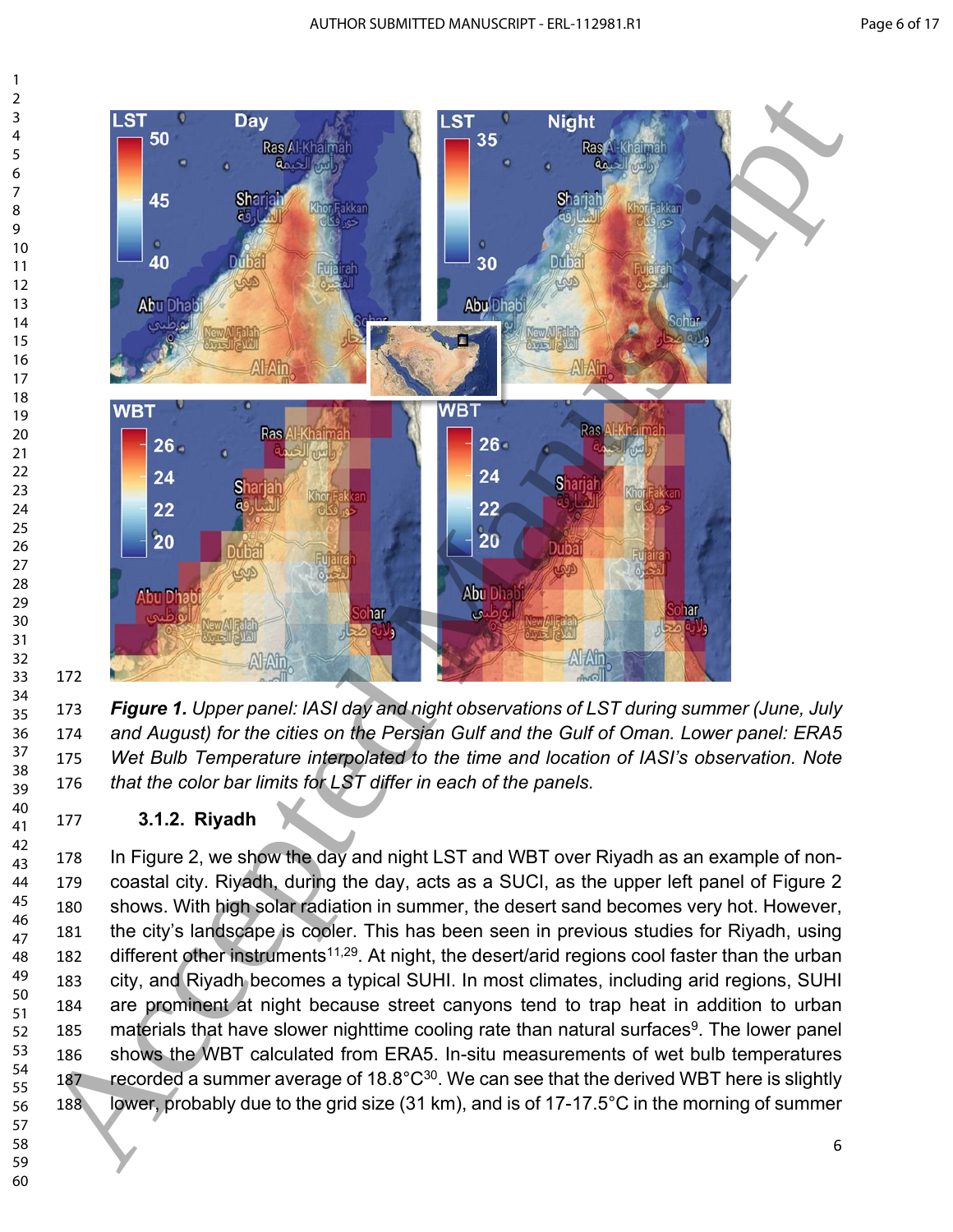days, and between 15 and 16°C during summer nights. The resolution of ERA's WBT, while the best available reanalysis resolution available today, does not show a hotspot/coolspot concentrated over Riyadh itself. Nevertheless, the low humidity, which is common for in-land regions such as Riyadh, makes the heat stress, reflected in the WBT, 193 lower on average. This is even recorded at night, when Riyadh acts as a SUHI. 



 

 *Figure 2. Same as Figures 1 but for Riyadh. The capital is located in the desert of the Arabian Peninsula and acts as an urban cool island during the day and as an urban heat island during the night. WBT values are lower than those over the Persian Gulf. Note that the limits of the temperature scales vary in each of the panels.*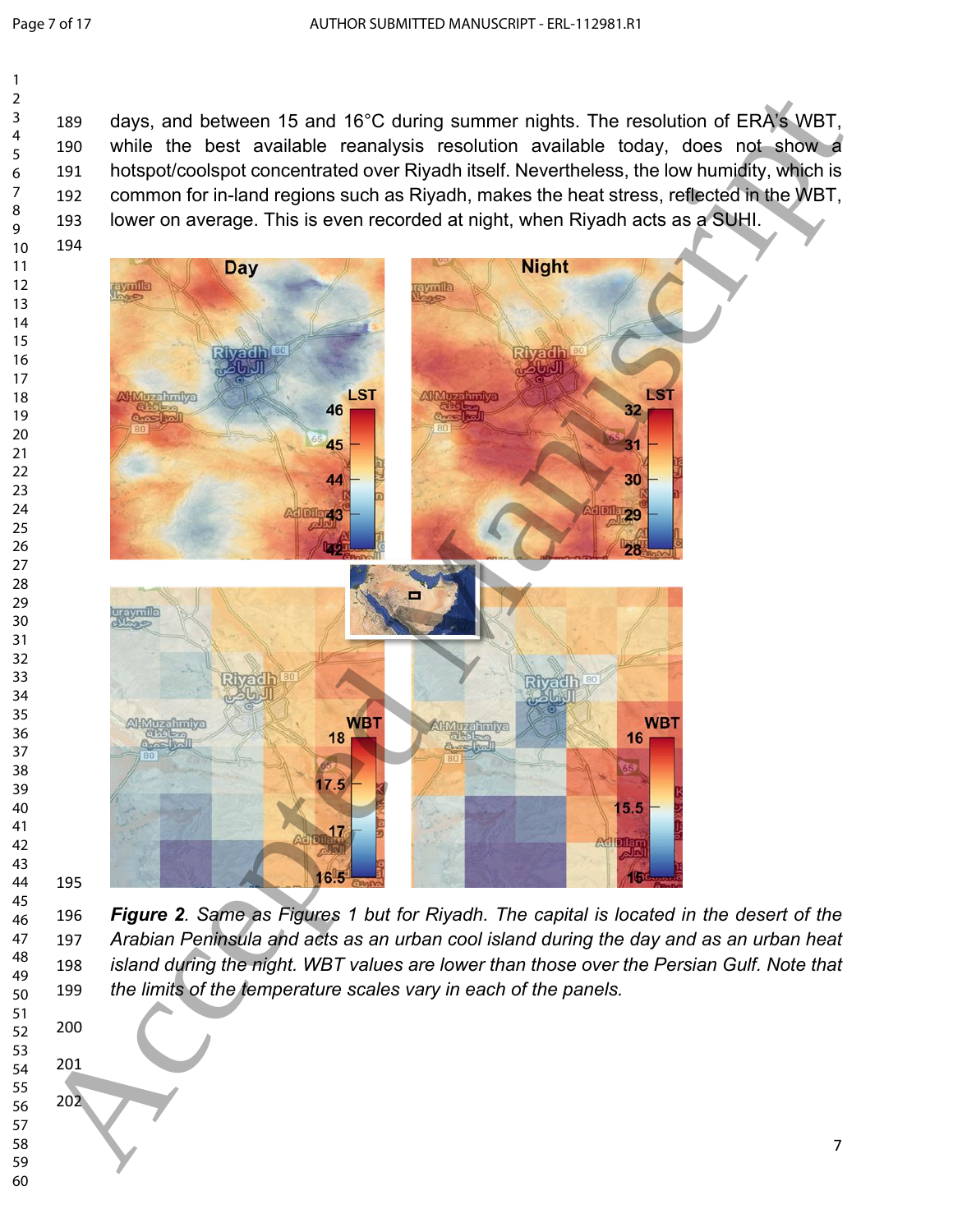### **3.1.3. Al-Jouf agricultural region**

 Al-Jouf is characterized by hot desert climatic conditions and is one of the largest agricultural regions in Saudi Arabia. Agriculture in this region is heavily irrigated and 206 primarily depends on limited nonrenewable groundwater sources<sup>31</sup>. This irrigation therefore affects the surface and near-surface properties that are reflected in Figure 3 with the LST and WBT. Since the fields are irrigated, LST is lower. The soil has higher water 209 content which cools the surface. Vegetation also increases latent heat flux to the 210 atmosphere through increased evaporative surface area and transpiration<sup>14</sup>. This is particularly clear over the center of this cultivated parcel of land shown in Figure 3. Over 212 the whole domain, LST is lower at night, due to the lack of solar radiation heating the surface. Analysis of LST during each of the summer months (not shown here), suggests that irrigation is broadly constant all summer long over all of the crops shown here, as the region accounts for a numerous distinct variety of crops (Sdurayhem, 2019).On the other hand, the lower panel with the WBT shows an opposite effect: the heat stress is higher 217 with higher WBT above and near the agricultural fields. This is mainly driven by the higher relative humidity from irrigation over the fields. Higher humidity and smaller temperatures over the fields makes the WBT humidity-limited. This is particularly seen during the day, as irrigation is recommended in the early morning, when temperature and wind speed are 221 the lowest<sup>33</sup>. Humidity in this case plays a big role in determining the heat comfort near irrigated land. On average, the figure shows that irrigation can increase the heat stress by 2-3° with respect to its surrounding. 3 <br>  $3.4$  Al-Jour agricultural region<br>
5  $203$ <br>  $4/3.6$  Al-Jour agricultural region by the describent chimatic conditions and is one of  $\sqrt{r}$  large method<br>
6  $\frac{203}{2}$  was approximately depends to initiate of ori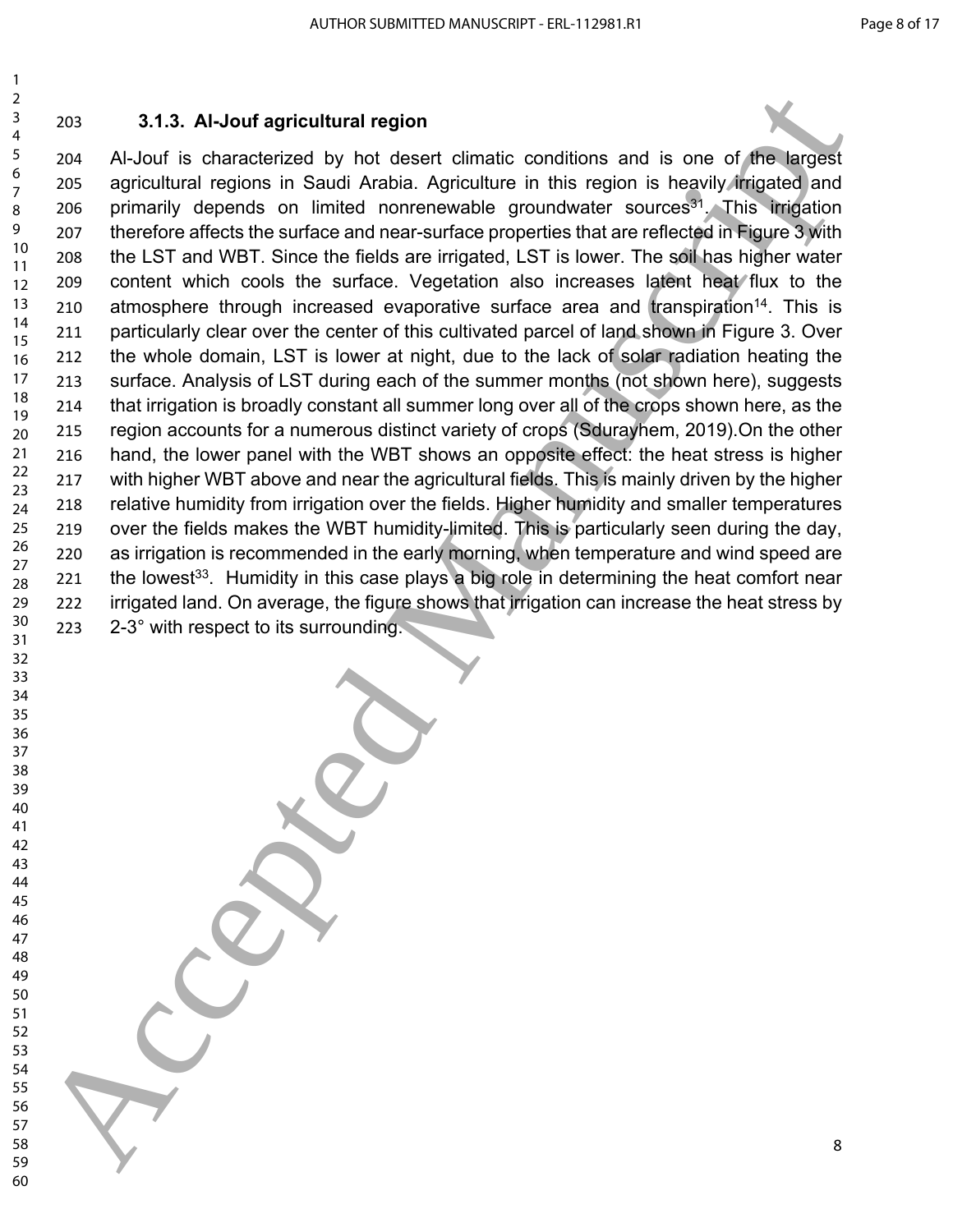

 *Figure 3. Same as Figures 1 and 2 but for the Al-Jouf agricultural region. Irrigation decreases LST but increases the heat stress through the increase in humidity near the surface.*

#### **4. Mid- to end century projections of regional LST and WBT**

229 We focus now on the mid to end of century evolution of the summertime LST and WBT over this region under a "sustainable future" scenario (SSP 2-4.5) and a "fossil fuel development" SSP 5-8.5 scenario (section 2.3). With this, we can check the climate response of the present day observations/reanalysis of LST and WBT from IASI and ERA5 to different mitigation strategies. In fact, we do not attempt to validate the "present day" EC-Earth with that from IASI or ERA5 since over each of the 3 regions studied in Section 3, the local fine land processes might not be represented in the model. The urban heat/cool island effect or coast/land interaction in Riyadh and the Persian Gulf are much 237 smaller than the model resolution (which is around  $0.7^\circ \times 0.7^\circ$ ), and irrigation in Al-Jouf is not included in EC-Earth (as for many other climate models). Irrigation forecast remains very challenging as it depends on the evolution of soil, vegetation, water availability, expansion and shifts of agricultural practices. This clearly limits its ability to predict future WBT in al-Jouf and more generally everywhere else in the Peninsula. Moreover, the spatial resolution of the ERA5 or the EC-Earth dataset might not capture all meso- and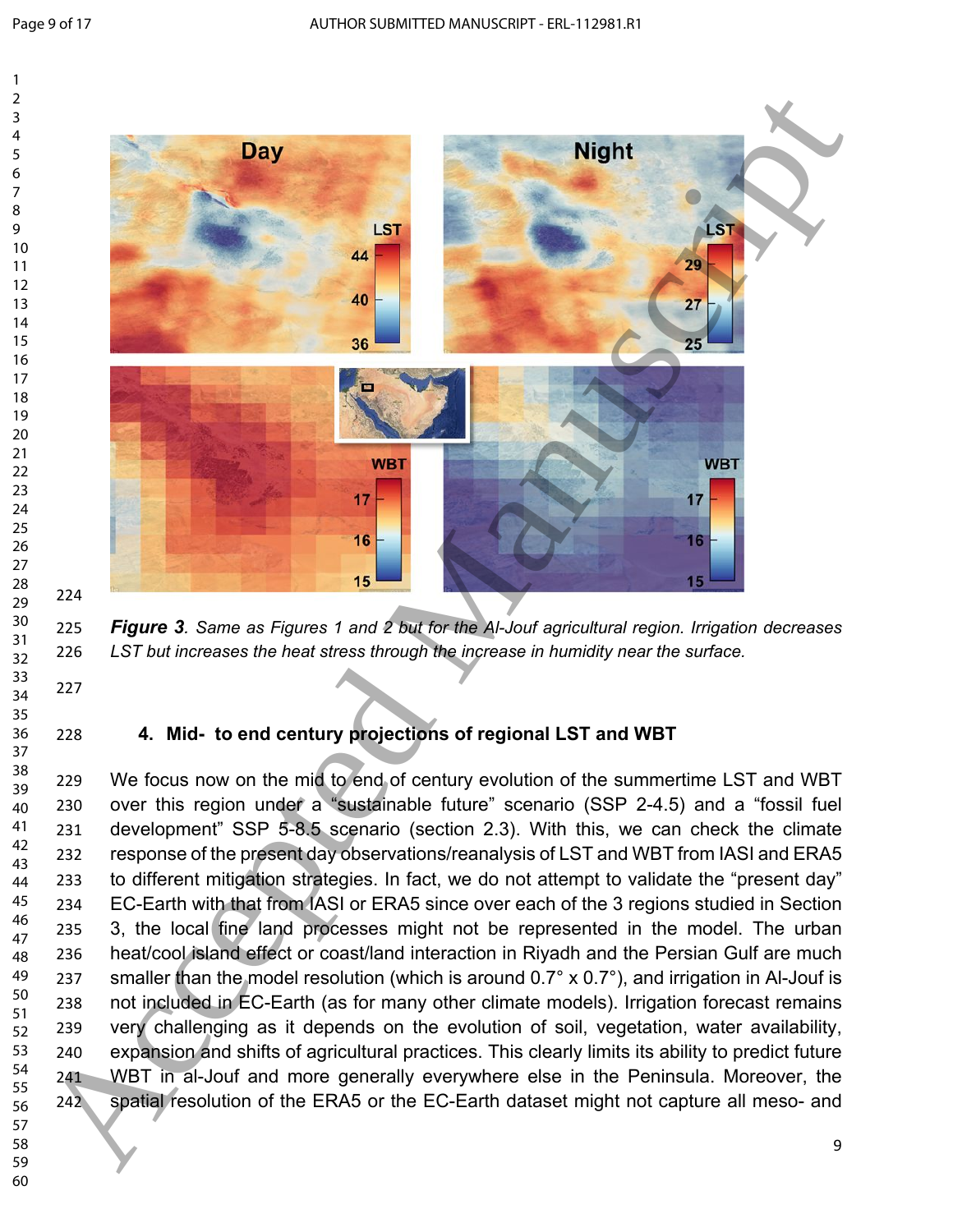micro-scale variations of meteorological conditions, such as mesoscale convective 244 systems <sup>34</sup>, especially in areas with a complex orography, land cover, or near the coasts  $35,36$ . Even at the smallest grid cell, the simulation output is a collection of values averaged over an area. As such, it depends on grid cell size, the terrain complexity and the type of surface.

 For all these reasons, the simulation used here, will tell us the climate response on the longer term without taking into account local land use changes. Since we calculate the difference between different climate periods, the increase can therefore be projected onto



 *Figure 4. Panels a to p: mean change in day and night LST (upper panels) and WBT (lower panels) in mid-century [2045-2069] and end of century [2075-2099] with respect to the present day [2015-2039], under two different socio-economic pathways from the EC- Earth model. The dotted areas indicate statistical significance with 95 % confidence from a Student's t test. Panels q to w: box plot of the mean change in LST and WBT in the 3 regions discussed in the study (locations are shown on panel (i)). The central black line indicates the median, the circle is the mean, and the bottom and top edges of the box indicate the 25th and 75th percentiles. The whiskers extend to the most extreme data.* 

 

 We show in Figure 4 the mean change during the day (morning 3-hr average, corresponding to 9 to 12pm local time) and during the night (3-hr average, from 9pm to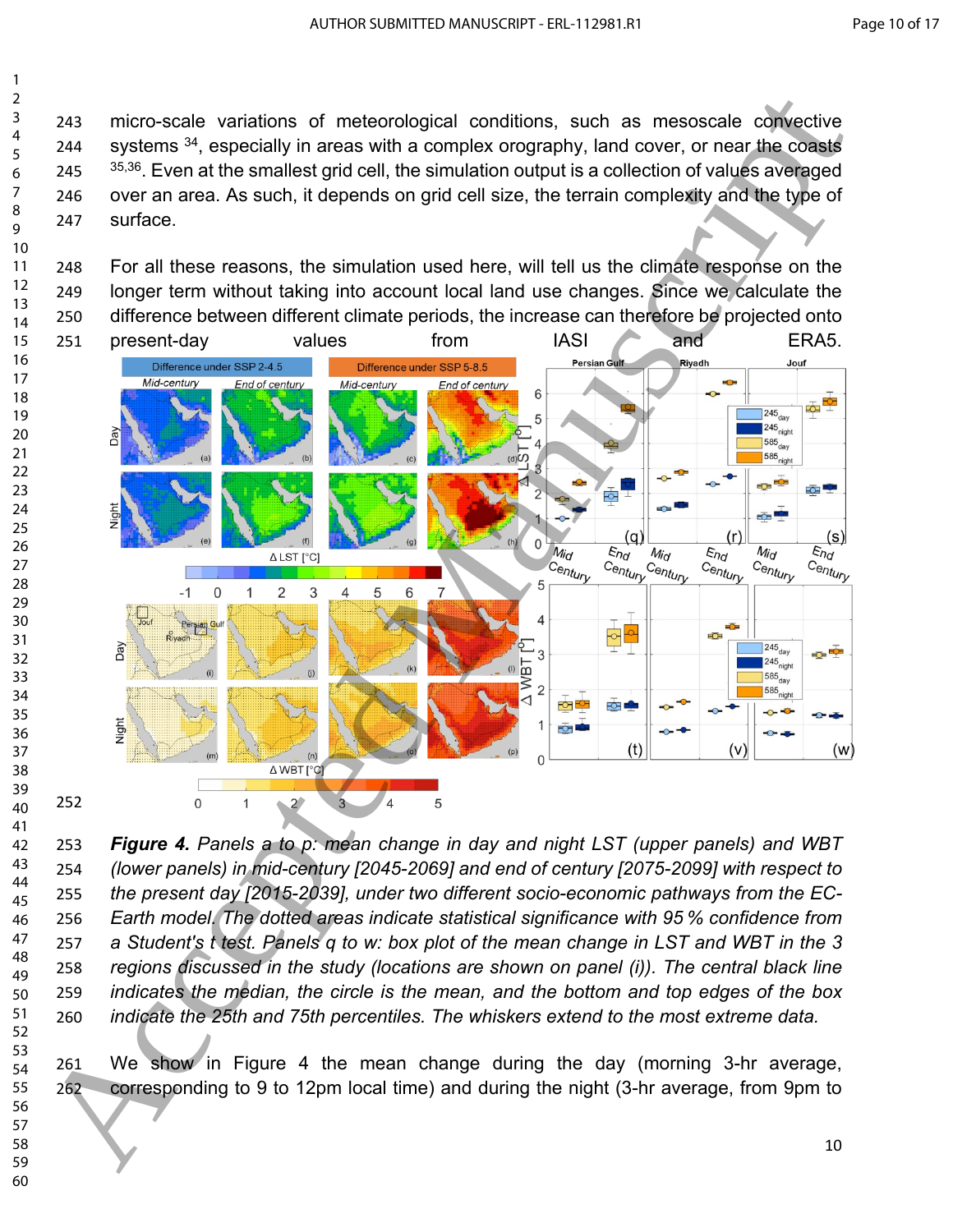midnight local time) of LST and WBT in the 25-year average climate representing mid- century [2045-2069] and that at the end of the century [2075-2099] with respect to present day climate [2015-2039] under 2 different SSPs. The end of century increase in SSP2-4.5 is relatively close to that reached by mid-century for SSP5-8.5. . The latter 267 shows a grim increase in 2100 reaching  $+7^{\circ}$  for LST (panels d and h) and  $+5^{\circ}$  (panels I and p) for WBT respectively, in southern Saudi Arabia and northern Oman and Yemen. What can be noted is that the future increase in LST and WBT can be higher at night than during the day. By the early evening, land would have stored all the heat from sunlight 271 (high LST) and the atmosphere in coastal areas would have been also saturated with moisture (high temperature and humidity). 

 Panels *q* to *w* show the same mean change for the regions discussed in Section 3 (rectangles in panel *i*): The Persian Gulf, Riyadh, and Al-Jouf. The average increase in summertime LST and WBT is more or less of the same magnitude for the three regions in particular for the SSP2-4.5 scenario. This is due to the fact that the we are checking the regional climate response. Moreover, relative humidity remains mostly constant over this region under the different SSPs; a result that is expected on climatological time 279 scales<sup>1,37,38</sup>, particularly over mid-latitude regions of the Northern Hemisphere. Therefore, the increase in WBT is temperature-limited and as such is similar in regions close in latitudes. 

 Panels q to w show that for the SSP2-4.5 scenario, and by mid-century, the increase in LST for the 3 regions is between +1 and 1.6, and lower than +1°C for WBT for all three regions (median values). By the end of the century, and for the same scenario, the 285 increase in LST is between  $+2^{\circ}$ C and  $+3^{\circ}$ C and is close to  $+1.5^{\circ}$ C for WBT. The increase in LST is much more enhanced for the SSP5-8.5 scenario. By mid-century, it is between 287  $+1.8^{\circ}$ C (day, Persian Gulf) and  $+3^{\circ}$ C (day, Riyadh). For WBT, it is between  $+1$  and  $+2^{\circ}$ C for the three regions investigated (median values). In 2100, LST reaches an increase 289 close to or larger than  $+6^{\circ}$  (Riyadh, at night), and WBT increases by more than  $+3^{\circ}$  for all the regions investigated. LST and WBT are both higher in the evening than in the morning. This increase in WBT in the Persian Gulf and the Gulf of Oman would make average WBT, as compared to Figure 1, close to or higher than 30°C. An increase of this magnitude in WBT would possibly lead to premature death of the weakest, namely children and 294 elderly<sup>17</sup>. 26 Accepted Manuscript Incel Street Wifi in the 25 year average climate representing mid-<br>
5 Access century [2004-2008] and that at the end of the century [2007-2008] with respectively<br>
6 Access SSP-2-4.5 a realisation den

 

#### **Discussion and Conclusions**

 We investigate in this study the current and future LST and WBT over the Arabian Peninsula. Using high resolution LST observations from IASI satellite measurements and WBT calculated from reanalysis data from ERA5, the hottest temperatures recorded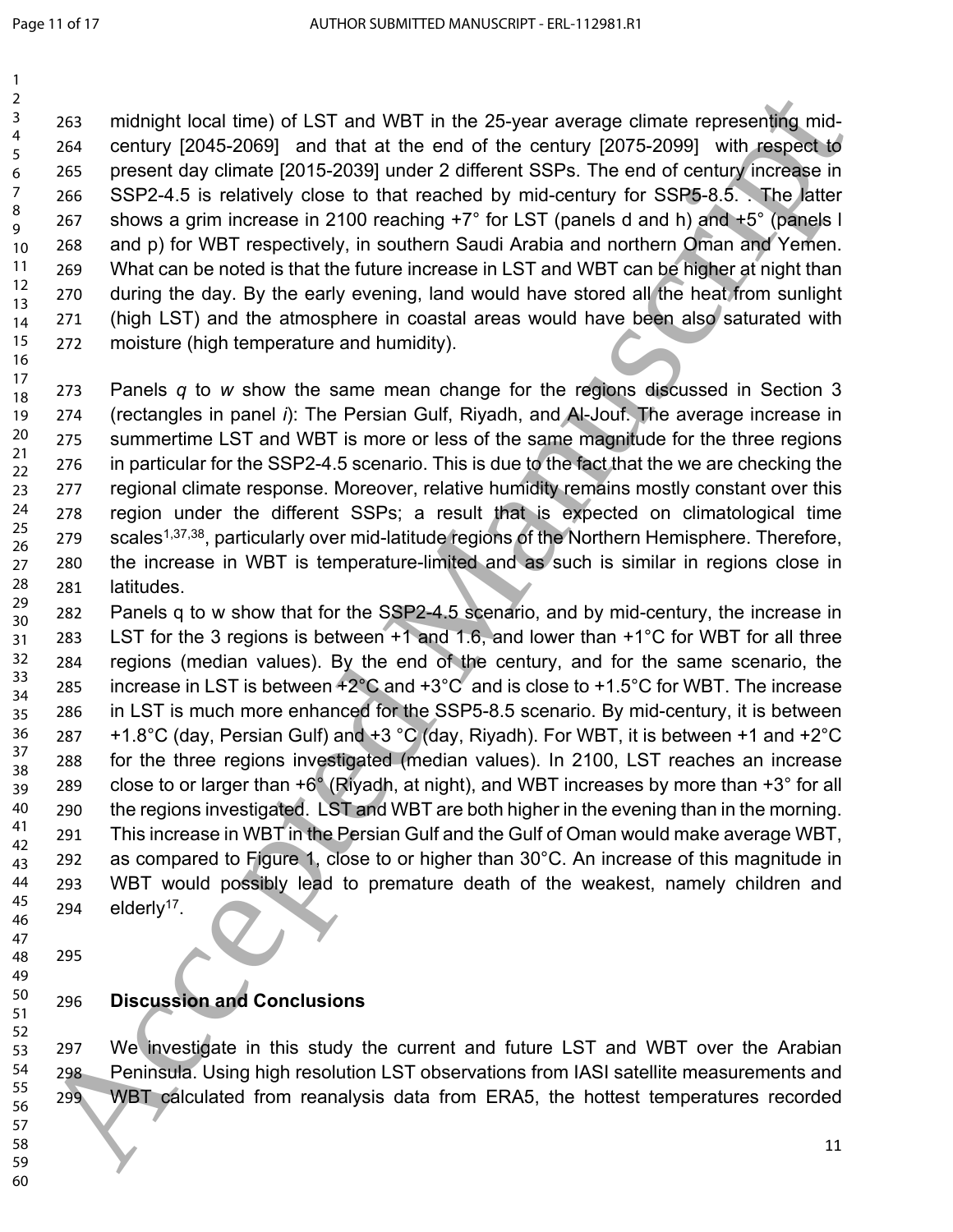during the summer days are those over the desert/arid regions due to lack of soil water content, sparse vegetation cover, and very low relative humidity above the surface. For WBT, areas close to the coasts have higher values because they are more humid. Increasing urbanization, evolving urban landscapes, and growing populations are changing the land cover and the land-atmosphere energy fluxes exchanges. This paper highlights two main points to be considered in designing future land use over this region: 

 1- LST and WBT change with the time of the day. The diurnal difference effect is 307 highlighted in Riyadh being a SUCI during the day, and a SUHI at night. For WBT, the cities on the Persian Gulf have higher current and future WBT in early evenings of the summer (air saturated with humidity), when people tend to go out. It is important to consider these diurnal effects, to properly assess future climatic effects on LST and WBT 311 and their effect on outdoor activities at different times of the day. 

 2- Irrigation increases heat stress. Vegetated spaces can reduce the surface and near surface temperatures through evapotranspiration and shade and is highlighted in many 314 studies as a strategy to reduce the intensities of SUHIs <sup>39,40</sup>. However, vegetation in arid 315 regions requires irrigation and we show here that irrigation enhances the heat stress with an increase in WBT reaching +2°C with respect to the surroundings (Figure 3). The planned Saudi Green Initiative aims at planting 50 billion trees in Saudi Arabia (https://www.saudigreeninitiative.org/). The choice of vegetation in populated region is therefore important. For example, it is better to choose native or drought tolerant species that requires less irrigation. Moreover, irrigation should be included in future climate projections as it plays an essential role in determining future heat stress and survivability in populated regions of the world. 30 ac[ce](https://iasi-ft.eu/)pts are those over the desertation depicts of the Constrainer of the Constrainer of the Constrainer of the Summary of the Summary of the Summary of the Summary of the Summary of the Summary of the Summary of the Su

 The alarming future increase in temperatures in the Arabian Peninsula and shown in this work would constrain major socio-economic development in cities on the Persian Gulf, Gulf of Oman and the Red Sea. Even for the sustainable scenario, the high WBT poses significant risk on outdoor activities and labor (such as constructing workers) even at night. This region would considerably benefit from strict mitigation effort to reduce the severity of the projected impact of climate change. 

#### **Data access**

 IASI land surface temperature (also called Earth's "skin temperature") data are available 331 on https://iasi-ft.eu/. ERA5 data (t2m, d2m, skin temperature/LST and surface pressure) used in this work to calculate WBT are available from the Climate Data Store at the following DOI: 10.24381/cds.adbb2d47. 

 EC-Earth3 model output prepared for CMIP6 ScenarioMIP are retrieved here: https://doi.org/10.22033/ESGF/CMIP6.727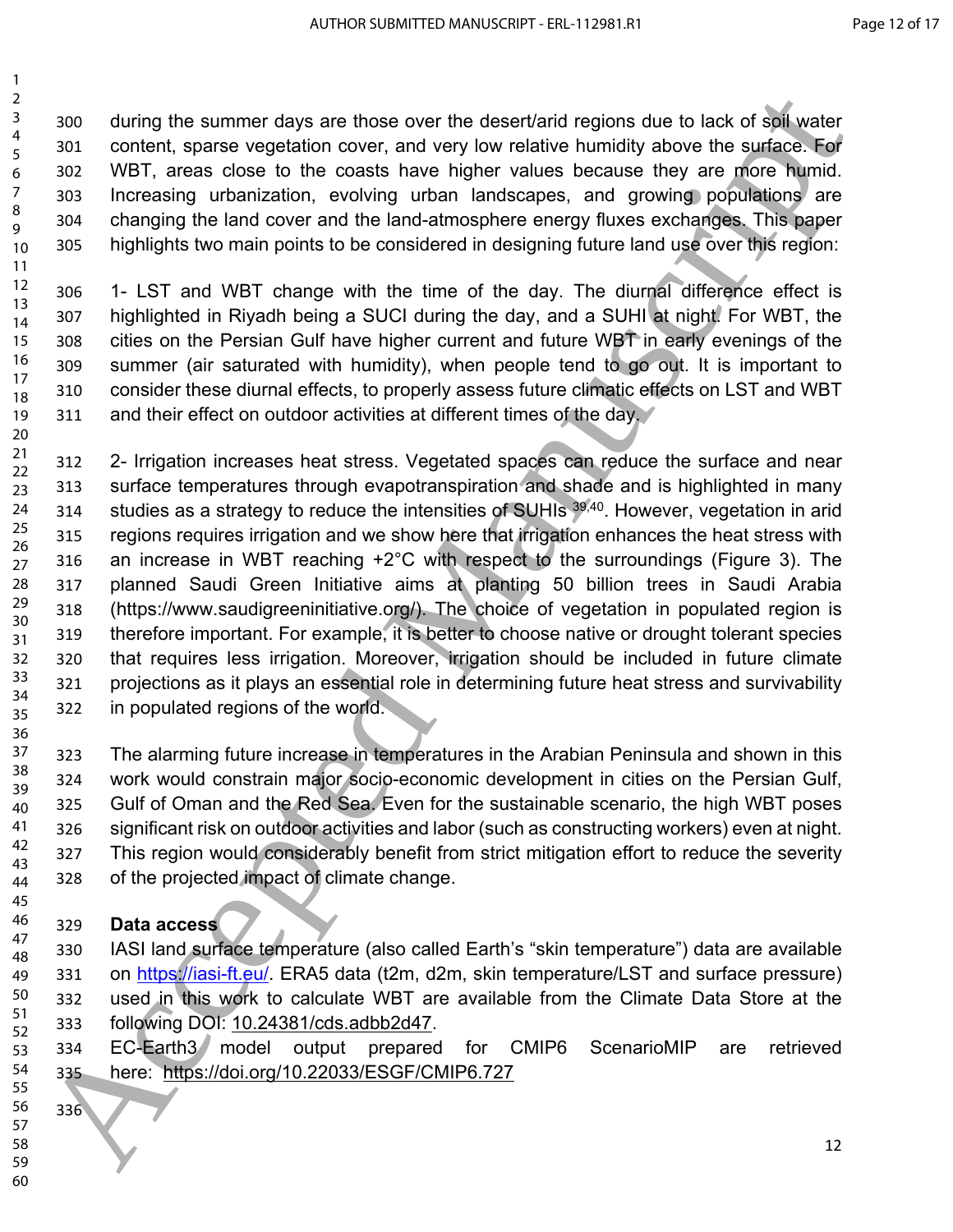#### **Acknowledgments**

338 This project has received funding from the European Research Council (ERC) under the European Union's Horizon 2020 and innovation programme (grant agreement No 742909). The IASI mission is a joint mission of Eumetsat and the Centre National d'Etudes Spatiales (CNES, France). The IASI L1 data are distributed in near real time by Eumetsat through the Eumetcast system distribution. The authors acknowledge the Aeris data infrastructure for providing the IASI L1C data. The authors thank M. D. Boucher and D. Coppens for the reprocessed L1C IASI radiances used to compute LST, and thank V. Pellet, F. Aires, G. Levavasseur, Y.-W. Choi, and R. Döscher for useful discussions. 38 Activowedgments<br>
188 Activities received funding from the European Research Council (ERC) undertugal<br>
188 Accepted Manuscription 2020 and innovation programme (grant agreement) to<br>
188 Accepted Manuscription 2020 and i

#### **References**

- 1. Masson-Delmotte, V., P. Zhai, A. Pirani, S.L., Connors, C. Péan, S. Berger, N. Caud, Y. Chen, L. Goldfarb, M.I. Gomis, M. Huang, K. Leitzell, E. Lonnoy, J.B.R., Matthews, T.K. Maycock, T. Waterfield, O. Yelekçi, R. Yu, and B. Zhou. *IPCC, 2021: Climate Change 2021: The Physical Science Basis. Contribution of Working Group I to the Sixth Assessment Report of the Intergovernmental Panel on Climate Change*. Cambridge University Press. In Press.; 2021. Accessed August 12, 2021. https://www.ipcc.ch/assessment-report/ar6/
- 2. Vogel MM, Orth R, Cheruy F, et al. Regional amplification of projected changes in extreme temperatures strongly controlled by soil moisture-temperature feedbacks. *Geophysical Research Letters*. 2017;44(3):1511-1519. doi:https://doi.org/10.1002/2016GL071235
- 3. Pal JS, Eltahir EAB. Future temperature in southwest Asia projected to exceed a threshold for human adaptability. *Nature Climate Change*. 2016;6(2):197-200. doi:10.1038/nclimate2833
- 4. McKeown W, Bretherton F, Huang HL, Smith WL, Revercomb HL. Sounding the Skin of Water: Sensing Air–Water Interface Temperature Gradients with Interferometry. *J Atmos Oceanic Technol*. 1995;12(6):1313-1327. doi:10.1175/1520-0426(1995)012<1313:STSOWS>2.0.CO;2
- 5. Good EJ. An in situ-based analysis of the relationship between land surface "skin" and screen-level air temperatures. *Journal of Geophysical Research: Atmospheres*. 2016;121(15):8801-8819. doi:10.1002/2016JD025318
- 6. Rhee J, Im J, Carbone GJ. Monitoring agricultural drought for arid and humid regions using multi-sensor remote sensing data. *Remote Sensing of Environment*. 2010;114(12):2875-2887. doi:10.1016/j.rse.2010.07.005
- 372 7. Zhou L, Dickinson RE, Tian Y, et al. A sensitivity study of climate and energy balance simulations with use of satellite-derived emissivity data over Northern Africa and the Arabian Peninsula. *Journal of Geophysical Research: Atmospheres*. 2003;108(D24). doi:10.1029/2003JD004083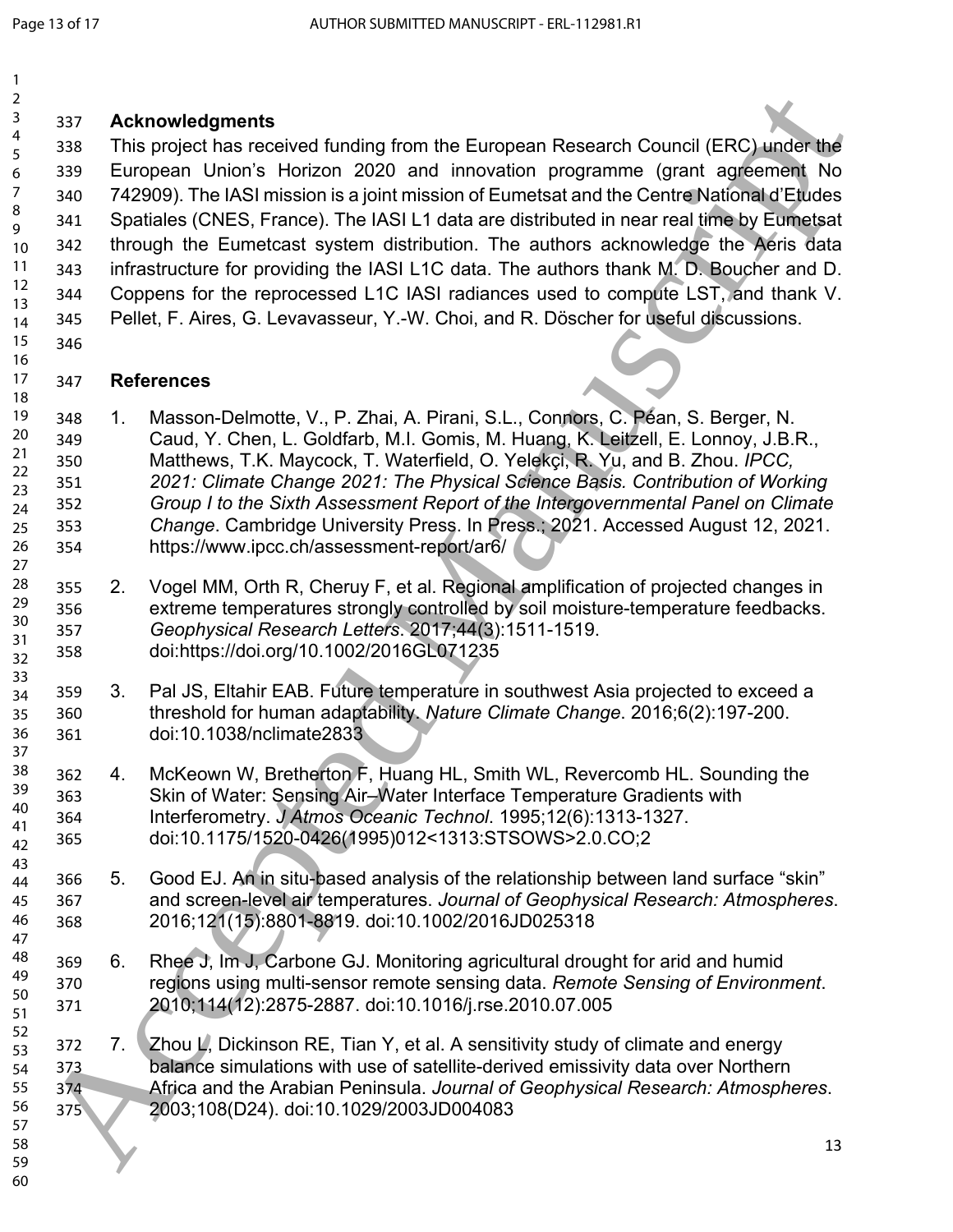| 376<br>377               | 8. | Voogt JA, Oke TR. Thermal remote sensing of urban climates. Remote Sensing of<br>Environment. 2003;86(3):370-384. doi:10.1016/S0034-4257(03)00079-8                                                                                       |                                                                                                                                                                                                                                                                                                                                                                                                                                                                                                                                                                                                                                          |
|--------------------------|----|-------------------------------------------------------------------------------------------------------------------------------------------------------------------------------------------------------------------------------------------|------------------------------------------------------------------------------------------------------------------------------------------------------------------------------------------------------------------------------------------------------------------------------------------------------------------------------------------------------------------------------------------------------------------------------------------------------------------------------------------------------------------------------------------------------------------------------------------------------------------------------------------|
| 378<br>379               | 9. | Dialesandro JM, Wheeler SM, Abunnasr Y. Urban heat island behaviors in dryland<br>regions. Environ Res Commun. 2019;1(8):081005. doi:10.1088/2515-7620/ab37d0                                                                             |                                                                                                                                                                                                                                                                                                                                                                                                                                                                                                                                                                                                                                          |
| 380<br>381<br>382        |    | of Land Surface Temperatures in Kuwait: Urban Heat and Cool Islands. Int J<br>Environ Res Public Health. 2020;17(9). doi:10.3390/ijerph17092993                                                                                           |                                                                                                                                                                                                                                                                                                                                                                                                                                                                                                                                                                                                                                          |
| 383<br>384<br>385        |    | for eight arid and semi-arid gulf region cities. Environ Earth Sci. 2021;80(7):259.<br>doi:10.1007/s12665-021-09540-7                                                                                                                     |                                                                                                                                                                                                                                                                                                                                                                                                                                                                                                                                                                                                                                          |
| 386<br>387<br>388<br>389 |    | and land surface temperature: Quantifying their resolution sensitivity with spatial<br>regression models. Landscape and Urban Planning. 2014;123:145-157.<br>doi:10.1016/j.landurbplan.2013.11.014                                        |                                                                                                                                                                                                                                                                                                                                                                                                                                                                                                                                                                                                                                          |
| 390<br>391<br>392<br>393 |    | Understanding the effects of land cover pattern on land surface temperature in<br>urban landscapes. Landscape and Urban Planning. 2011;102(1):54-63.<br>doi:10.1016/j.landurbplan.2011.03.009                                             |                                                                                                                                                                                                                                                                                                                                                                                                                                                                                                                                                                                                                                          |
| 394<br>395<br>396        |    | Colored Surfacing. Published online February 24, 2009. Accessed June 1, 2021.<br>https://escholarship.org/uc/item/98z8p10x                                                                                                                |                                                                                                                                                                                                                                                                                                                                                                                                                                                                                                                                                                                                                                          |
| 397<br>398               |    | Change. 2017;7:501-506. doi:10.1038/nclimate3322                                                                                                                                                                                          |                                                                                                                                                                                                                                                                                                                                                                                                                                                                                                                                                                                                                                          |
| 399<br>400<br>401        |    | severe for human tolerance. Science Advances. 2020;6(19).<br>doi:10.1126/sciadv.aaw1838                                                                                                                                                   |                                                                                                                                                                                                                                                                                                                                                                                                                                                                                                                                                                                                                                          |
| 402<br>403               |    | Sherwood SC, Huber M. An adaptability limit to climate change due to heat stress.<br>PNAS. 2010;107(21):9552-9555. doi:10.1073/pnas.0913352107                                                                                            |                                                                                                                                                                                                                                                                                                                                                                                                                                                                                                                                                                                                                                          |
| 404<br>405<br>406        |    | Clerbaux C, Boynard A, Clarisse L, et al. Monitoring of atmospheric composition<br>using the thermal infrared IASI/MetOp sounder. Atmospheric Chemistry and<br>Physics. 2009;9(16):6041-6054. doi:https://doi.org/10.5194/acp-9-6041-2009 |                                                                                                                                                                                                                                                                                                                                                                                                                                                                                                                                                                                                                                          |
| 407<br>408<br>409        |    | Safieddine S, Parracho AC, George M, et al. Artificial Neural Networks to Retrieve<br>Land and Sea Skin Temperature from IASI. Remote Sensing. 2020;12(17):2777.<br>doi:10.3390/rs12172777                                                |                                                                                                                                                                                                                                                                                                                                                                                                                                                                                                                                                                                                                                          |
|                          |    |                                                                                                                                                                                                                                           | 14                                                                                                                                                                                                                                                                                                                                                                                                                                                                                                                                                                                                                                       |
|                          |    |                                                                                                                                                                                                                                           | 10. Alahmad B, Tomasso LP, Al-Hemoud A, James P, Koutrakis P. Spatial Distribution<br>11. Abulibdeh A. Analysis of urban heat island characteristics and mitigation strategies<br>12. Song J, Du S, Feng X, Guo L. The relationships between landscape compositions<br>13. Zhou W, Huang G, Cadenasso ML. Does spatial configuration matter?<br>14. Akbari H. Cooling our Communities. A Guidebook on Tree Planting and Light-<br>15. Mora C, Dousset B, Caldwell IR, et al. Global risk of deadly heat. Nature Climate<br>16. Raymond C, Matthews T, Horton RM. The emergence of heat and humidity too<br>17 <sub>1</sub><br>18.<br>19. |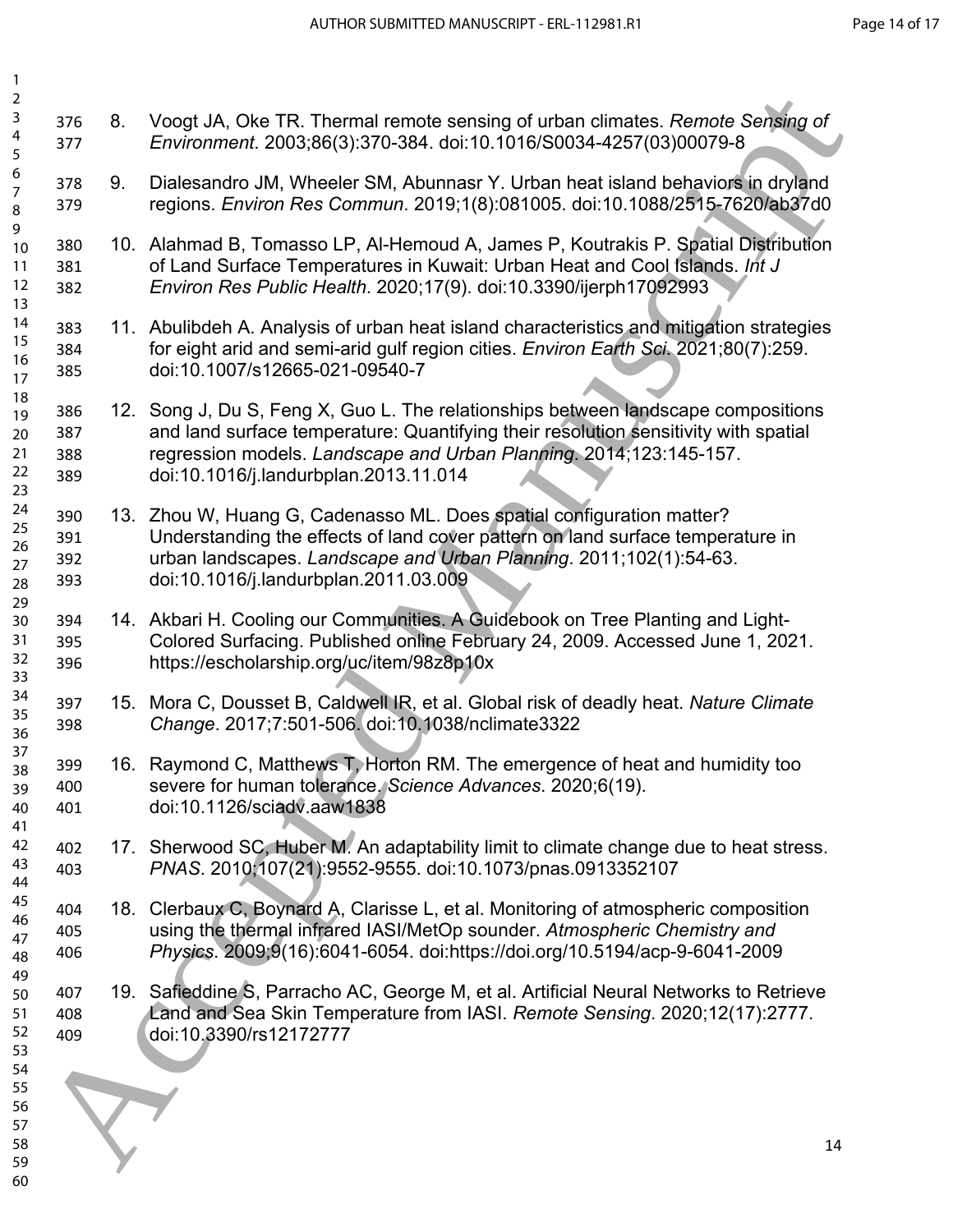| 1                                                                         |                                                                                                                                                                                                                                                                                                                                                                             |
|---------------------------------------------------------------------------|-----------------------------------------------------------------------------------------------------------------------------------------------------------------------------------------------------------------------------------------------------------------------------------------------------------------------------------------------------------------------------|
| $\overline{2}$<br>3<br>410<br>4<br>411<br>5<br>412<br>6                   | 20. Clarisse L, Van Damme M, Gardner W, et al. Atmospheric ammonia (NH3)<br>emanations from Lake Natron's saline mudflats. Scientific Reports. 2019;9(1):4441.<br>doi:10.1038/s41598-019-39935-3                                                                                                                                                                            |
| 7<br>413<br>8<br>414<br>9<br>10<br>415<br>11                              | 21. de Foy B, Lu Z, Streets DG, Lamsal LN, Duncan BN. Estimates of power plant NOx<br>emissions and lifetimes from OMI NO2 satellite retrievals. Atmospheric<br>Environment. 2015;116:1-11. doi:10.1016/j.atmosenv.2015.05.056                                                                                                                                              |
| 12<br>416<br>13<br>417<br>14<br>418<br>15                                 | 22. Fioletov VE, McLinden CA, Krotkov N, Moran MD, Yang K. Estimation of SO2<br>emissions using OMI retrievals. Geophysical Research Letters. 2011;38(21).<br>doi:https://doi.org/10.1029/2011GL049402                                                                                                                                                                      |
| 16<br>419<br>17<br>420<br>18<br>421<br>19                                 | 23. Bouillon M, Safieddine S, Hadji-Lazaro J, et al. Ten-Year Assessment of IASI<br>Radiance and Temperature. Remote Sensing. 2020;12(15):2393.<br>doi:10.3390/rs12152393                                                                                                                                                                                                   |
| 20<br>21<br>422<br>22<br>423<br>23<br>424<br>24                           | 24. Davies-Jones R. An Efficient and Accurate Method for Computing the Wet-Bulb<br>Temperature along Pseudoadiabats. Monthly Weather Review. 2008;136(7):2764-<br>2785. doi:10.1175/2007MWR2224.1                                                                                                                                                                           |
| 25<br>425<br>26<br>426<br>27<br>427<br>28                                 | 25. Hersbach H, Bell B, Berrisford P, et al. The ERA5 global reanalysis. Quarterly<br>Journal of the Royal Meteorological Society. 2020;146(730):1999-2049.<br>doi:https://doi.org/10.1002/qj.3803                                                                                                                                                                          |
| 29<br>428<br>30<br>31<br>429<br>32<br>430<br>33                           | 26. Döscher R, Acosta M, Alessandri A, et al. The EC-Earth3 Earth System Model for<br>the Climate Model Intercomparison Project 6. Geoscientific Model Development<br>Discussions. Published online February 11, 2021:1-90. doi:10.5194/gmd-2020-446                                                                                                                        |
| 34<br>431<br>35<br>432<br>36<br>433<br>37                                 | 27. Eyring V, Bony S, Meehl GA, et al. Overview of the Coupled Model Intercomparison<br>Project Phase 6 (CMIP6) experimental design and organization. Geoscientific<br>Model Development. 2016;9(5):1937-1958. doi:10.5194/gmd-9-1937-2016                                                                                                                                  |
| 38<br>434<br>39<br>40<br>435<br>41<br>436<br>42<br>437<br>43              | 28. Riahi K, van Vuuren DP, Kriegler E, et al. The Shared Socioeconomic Pathways<br>and their energy, land use, and greenhouse gas emissions implications: An<br>overview. Global Environmental Change. 2017;42:153-168.<br>doi:10.1016/j.gloenvcha.2016.05.009                                                                                                             |
| 44<br>438<br>45<br>439<br>46<br>440<br>47<br>441<br>48<br>49<br>442       | 29. Aina YA, Adam EM, Ahmed F. Spationtemporal Variations in the Impacts of Urban<br>Land Use Types on Urban Heat Island effects: The Case of Riyadh, Saudi Arabia.<br>In: The International Archives of the Photogrammetry, Remote Sensing and Spatial<br>Information Sciences. Vol XLII-3-W2. Copernicus GmbH; 2017:9-14.<br>doi: 10.5194/isprs-archives-XLII-3-W2-9-2017 |
| 50<br>51<br>443<br>52<br>444<br>53<br>445<br>54<br>446<br>55<br>447<br>56 | 30. Alshenaifi MA, Sharples S. A parametric analysis of the influence of wind speed<br>and direction on the thermal comfort performance of a Passive Downdraught<br>Evaporative Cooling (PDEC) system - field measurements from a Saudi Arabian<br>library. IOP Conf Ser: Earth Environ Sci. 2019;329:012042. doi:10.1088/1755-<br>1315/329/1/012042                        |
| 57<br>58<br>59<br>60                                                      | 15                                                                                                                                                                                                                                                                                                                                                                          |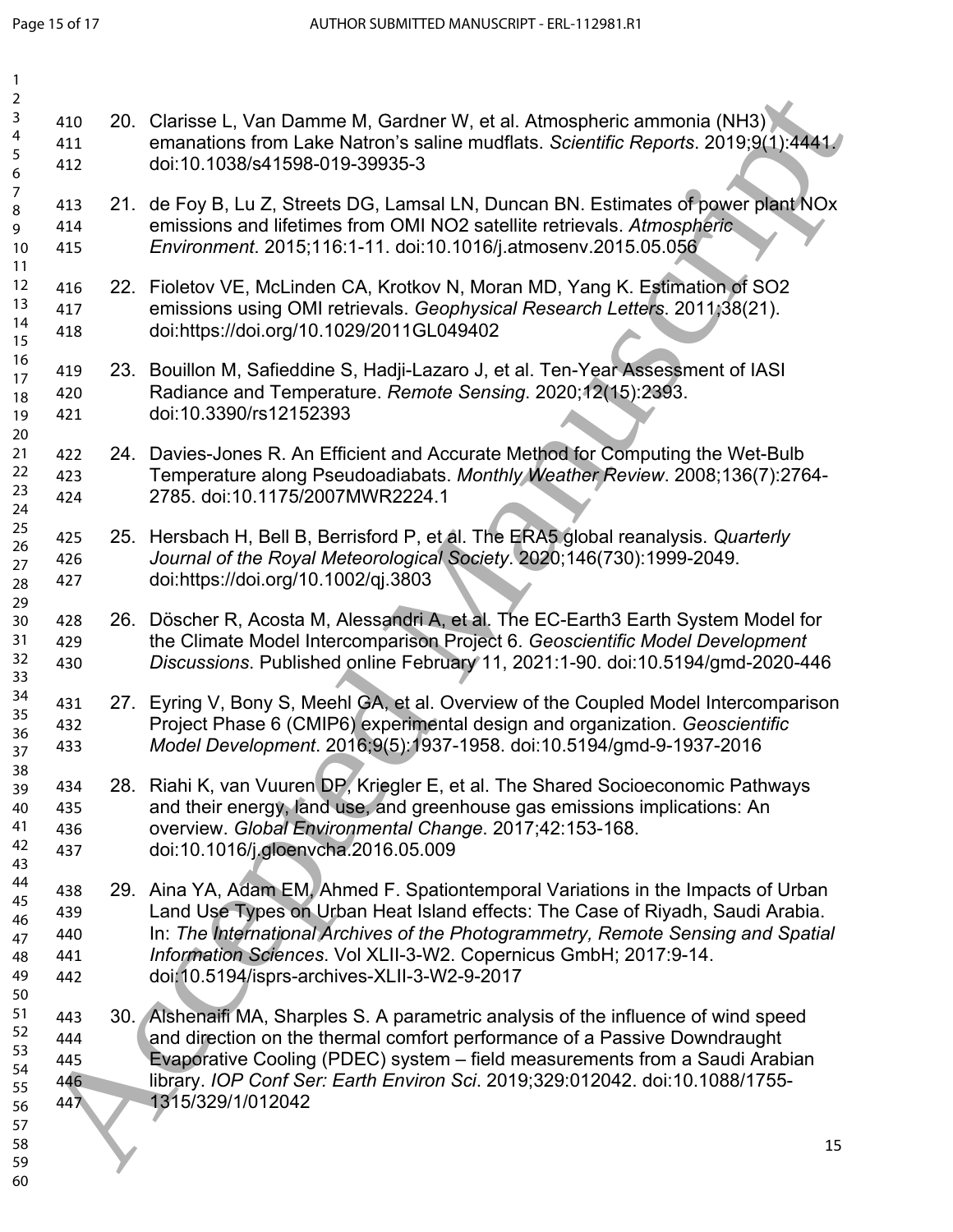| $\overline{a}$   |     |                                                                                                           |
|------------------|-----|-----------------------------------------------------------------------------------------------------------|
| $\mathsf{3}$     | 448 | 31. Youssef AM, Abu Abdullah MM, Pradhan B, Gaber AFD. Agriculture Sprawl                                 |
| 4<br>5           | 449 | Assessment Using Multi-Temporal Remote Sensing Images and Its Environmental                               |
| 6                | 450 | Impact; Al-Jouf, KSA. Sustainability. 2019;11(15):4177. doi:10.3390/su11154177                            |
| $\boldsymbol{7}$ |     |                                                                                                           |
| 8                | 451 | 32. sdurayhem. Agricultural Production Survey Methodology. General Authority for                          |
| 9                | 452 | Statistics. Published September 29, 2019. Accessed January 3, 2022.<br>https://www.stats.gov.sa/en/1060-0 |
| 10<br>11         | 453 |                                                                                                           |
| 12               | 454 | 33. Al-Ghobari H, Dewidar AZ. A Comparative Study of Standard Center Pivot and                            |
| 13               | 455 | Growers-Based Modified Center Pivot for Evaluating Uniformity Coefficient and                             |
| 14               | 456 | Water Distribution. Agronomy. 2021;11(8):1675. doi:10.3390/agronomy11081675                               |
| 15<br>16         |     |                                                                                                           |
| 17               | 457 | 34. Belmonte Rivas M, Stoffelen A. Characterizing ERA-Interim and ERA5 surface wind                       |
| 18               | 458 | biases using ASCAT. Ocean Science. 2019;15(3):831-852. doi:10.5194/os-15-831-                             |
| 19               | 459 | 2019                                                                                                      |
| 20               |     |                                                                                                           |
| 21<br>22         | 460 | 35. Luo H, Ge F, Yang K, et al. Assessment of ECMWF reanalysis data in complex                            |
| 23               | 461 | terrain: Can the CERA-20C and ERA-Interim data sets replicate the variation in                            |
| 24               | 462 | surface air temperatures over Sichuan, China? International Journal of Climatology.                       |
| 25               | 463 | 2019;39(15):5619-5634. doi:10.1002/joc.6175                                                               |
| 26               | 464 | 36. Thomas SR, Nicolau S, Martínez-Alvarado O, Drew DJ, Bloomfield HC. How well                           |
| 27<br>28         | 465 | do atmospheric reanalyses reproduce observed winds in coastal regions of                                  |
| 29               | 466 | Mexico? Meteorological Applications. 2021;28(5):e2023. doi:10.1002/met.2023                               |
| 30               |     |                                                                                                           |
| 31               | 467 | 37. Simmons AJ, Willett KM, Jones PD, Thorne PW, Dee DP. Low-frequency variations                         |
| 32               | 468 | in surface atmospheric humidity, temperature, and precipitation: Inferences from                          |
| 33               | 469 | reanalyses and monthly gridded observational data sets. Journal of Geophysical                            |
| 34<br>35         | 470 | Research: Atmospheres. 2010;115(D1). doi:10.1029/2009JD012442                                             |
| 36               |     |                                                                                                           |
| 37               | 471 | 38. Dunn RJH, Willett KM, Ciavarella A, Stott PA. Comparison of land surface humidity                     |
| 38               | 472 | between observations and CMIP5 models. Earth System Dynamics. 2017;8(3):719-                              |
| 39<br>40         | 473 | 747. doi:10.5194/esd-8-719-2017                                                                           |
| 41               | 474 | 39. Bowler DE, Buyung-Ali L, Knight TM, Pullin AS. Urban greening to cool towns and                       |
| 42               | 475 | cities: A systematic review of the empirical evidence. Landscape and Urban                                |
| 43               | 476 | Planning. 2010;97(3):147-155. doi:10.1016/j.landurbplan.2010.05.006                                       |
| 44               |     |                                                                                                           |
| 45<br>46         | 477 | 40. Wang ZH, Zhao X, Yang J, Song J. Cooling and energy saving potentials of shade                        |
| 47               | 478 | trees and urban lawns in a desert city. Applied Energy. 2016;161:437-444.                                 |
| 48               | 479 | doi:10.1016/j.apenergy.2015.10.047                                                                        |
| 49               |     |                                                                                                           |
| 50               | 480 |                                                                                                           |
| 51<br>52         | 481 |                                                                                                           |
| 53               | 482 |                                                                                                           |
| 54               |     |                                                                                                           |
| 55               | 483 |                                                                                                           |
| 56               |     |                                                                                                           |
| 57<br>58         |     | 16                                                                                                        |
| 59               |     |                                                                                                           |
| 60               |     |                                                                                                           |